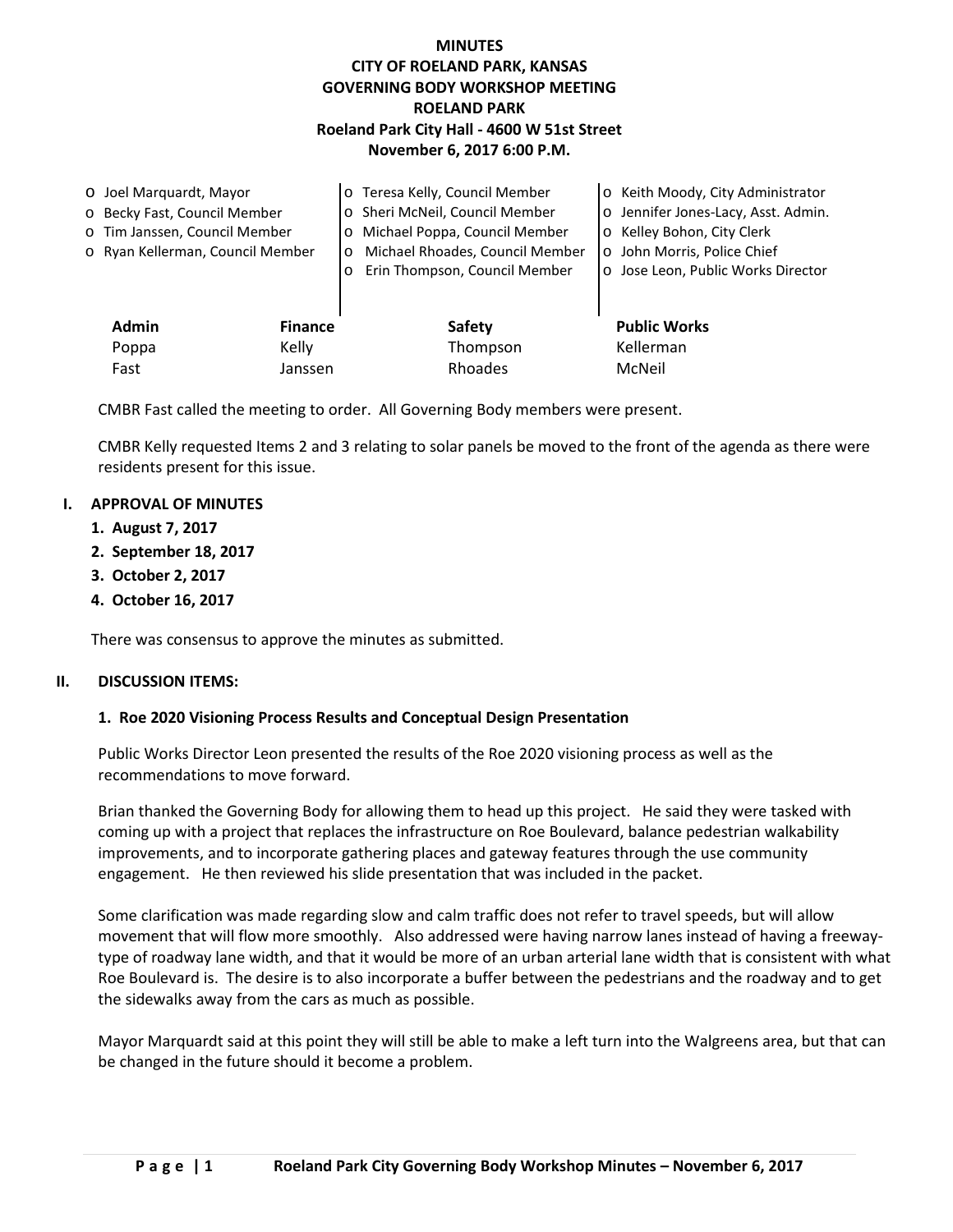CMBR Kelly spoke to the community engagement process and thanked them for listening to the citizens and reflecting what they considered very important, somewhat important or not important. She noted that the majority of the respondents described themselves as residents or property owners in the City.

Craig said during their process with the committee and the public meetings they presented quite a few pictures of other communities, other gateways, landscaping, seating areas and lighted areas and asked for feedback as to what resonated with them. During their public meeting they addressed the identity, form and experience of the corridor itself and talked about way finding, pedestrian safety, gateways, landscaping and artwork and how that comes together in the vision of the roadway.

An unidentified speaker spoke to the potential layouts of Roe Boulevard referencing the diagrams shown in the packet presentation.

CMBR Kelly thanked them coming up with this concept and creating a nice vision for them. She has heard from residents that they enjoyed the opportunity to see it and learning what the terminology means.

CMBR Rhoades asked if there is a potential for more accidents due to roads being narrower. The Butler representative said he did not believe so and there would be more of a focus to stay in their lane and it is consistent with an open environment.

CMBR Fast asked how they would take Roe 2020 out of the TIF when it has never been approved by the Governing Body. City Administrator Moody said during the budget process this was brought up as an amendment that the Governing Body will need to make in order to be able to use the TIF funds on the Roe 2020 project.

CMBR Fast said in looking at the Appropriations for the last month GBA has been taken out of the TIF and the Governing Body has not made that change. Ms. Jones-Lacy said they did make that change as they are being charged to the TIF after the development plan was amended in 2015. An adjustment was made to allow for public infrastructure improvements that impacted the district.

Public Works Director Leon said staff was to put the recommendations before the Governing Body and help them understand how they got to those recommendations. He is looking for a consensus from the Governing Body so that staff can move forward and work with GBA and Vireo to use the task order to continue with the preliminary design, which will start most likely in January of 2018.

Public Works Director Leon said their recommendations are to remove unnecessary traffic signals, construct a multi-use trail on Roe Boulevard, maintain and improve median uses for the pedestrian crossing safety areas, and making beautification and gateway element improvements.

City Administrator Moody recommended giving a clear enough direction to give to the engineer so that they have a concept for them to design. As they move through the process staff will present where they are with the plans, so the Governing Body can see the progression. Everyone understands that there are certain intersections that are going to garner more interest and further conversation and they will focus on them as they continue to bring iterations of the plans back to the Council.

Public Works Director Leon said as a reminder, the tentative design schedule is in the packet along with the plans.

The Governing Body provided consensus for staff to move forward.

CMBR Fast acknowledged Mr. Fink from Commerce Bank was present and appreciated his support.

(CMBR Kellerman left the meeting)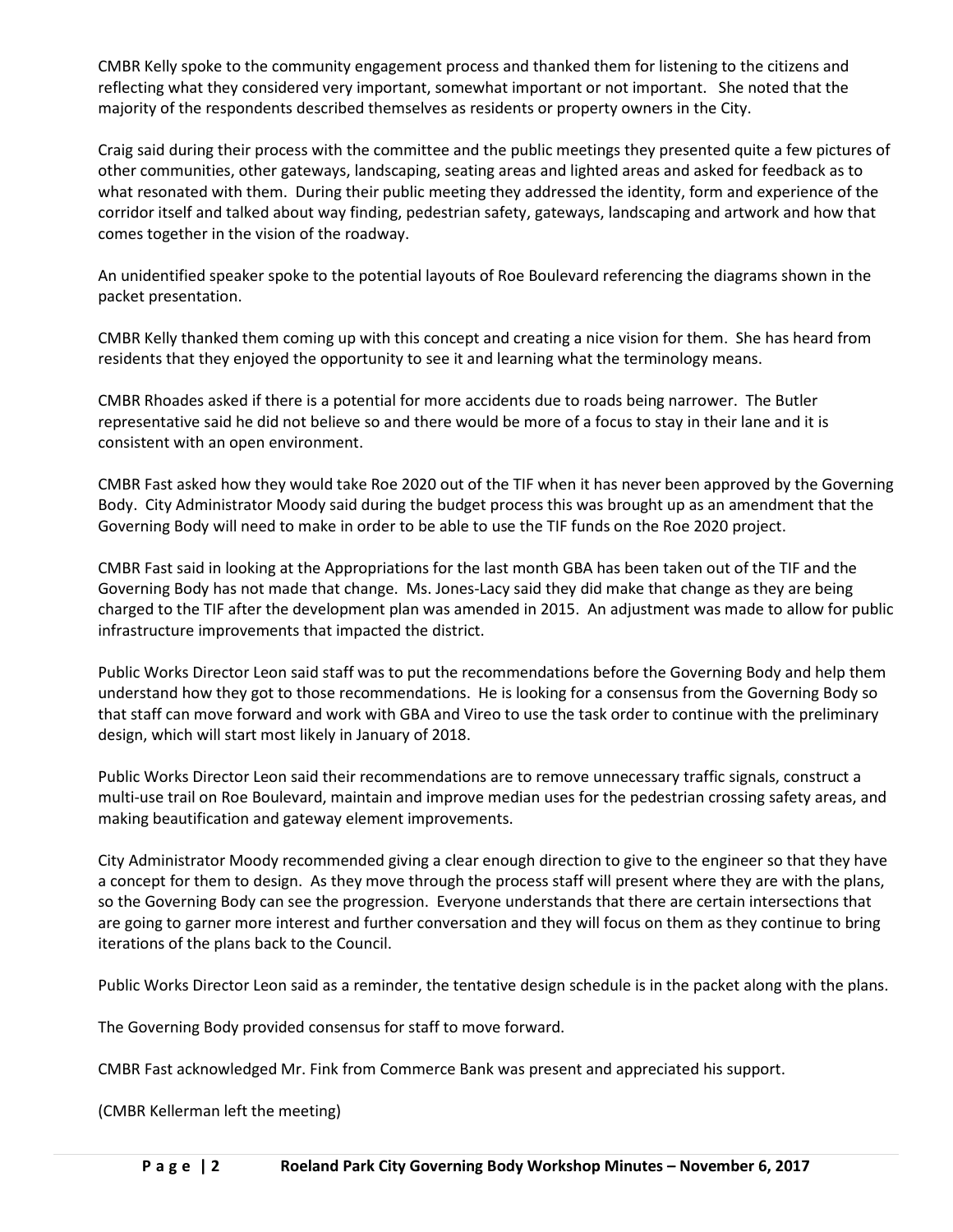### **2.Review and Approve Solar Panel Wells Drive**

John Jacobson, Building Official, stated the way the code is structured, regardless of size of solar panel, it has to come before the City Council to make a determination of nine criteria that are basically land use in nature.

CMBR Kelly has read both of the requests from the homeowners and suggested moving this forward to Council for formal approval at their next meeting as they are waiting and have a lot invested into the projects. She would like Mr. Jacobson to look at the codes and do a codes review and let Planning review this. They should want to make it easier for residents to have sustainable practices in the city.

CMBR Fast asked if Sustainability could review this. Mr. Jacobson said it should be a review of the location of the criteria in the code and how much participation the City Council wants to have on a residential system. He said they could see a lot of solar systems and backup generators installed in the near future and they want to encourage that.

CMBR Janssen asked whether the positioning of solar panels is addressed in the code. Mr. Jacobson said in this area of the country the southern and eastern exposures are critical for the systems to work. In a city with mature trees like Roeland Park, a decision needs to be made whether to cut the trees and locate an array of panels that would comply with the ordinance, or allow a versatility in design such as locating them on the side of the house. Also the current code states that any awning less than 56 inches, regardless if it is solar, fabric or metal is exempt from the code requirements.

### *Public Comment:*

**Brandon Gillette** (4911 Wells) addressed the Governing Body saying they chose Roeland Park intentionally for its location. They have found that they are going to be able to offset about 85 to 90 percent of their home energy usage by installing solar at their home.

CMBR Rhoades stated the industry is changing and they need to remain aware of those changes.

There was consensus to move this to New Business at the next Council meeting.

#### **3.Review and Approve Solar Panel Neosho**

There was consensus to move this to New Business at the next Council meeting.

#### **4.Amendment to Special Use Permit Regulations to Include In-Home Day Cares**

Ms. Jones-Lacy said this item has previously come before the Governing Body. Current regulations do not allow for an in-home day care and a resident has requested a change so they can operate one with more than three children.

Previously the Council suggested staff work with the Planning Commission to come up with a process to allow an application to use a special use permitting process. Applications would go through planning and be approved by planning.

Ms. Jones-Lacy presented to the Governing Body what was approved at the October 17 Planning Commission meeting and includes that special use permitting process to be approved by the Planning Commission. The Governing Body would also have the authority to revoke the licensing if it were found to be in violation of any stipulations, and also act as the appeal board to any unapproved application.

The Planning Commission also discussed changes to Chapter 5 that would have to be implemented and approved by the Governing Body.

There was consensus to move this item to New Business at the next Council meeting.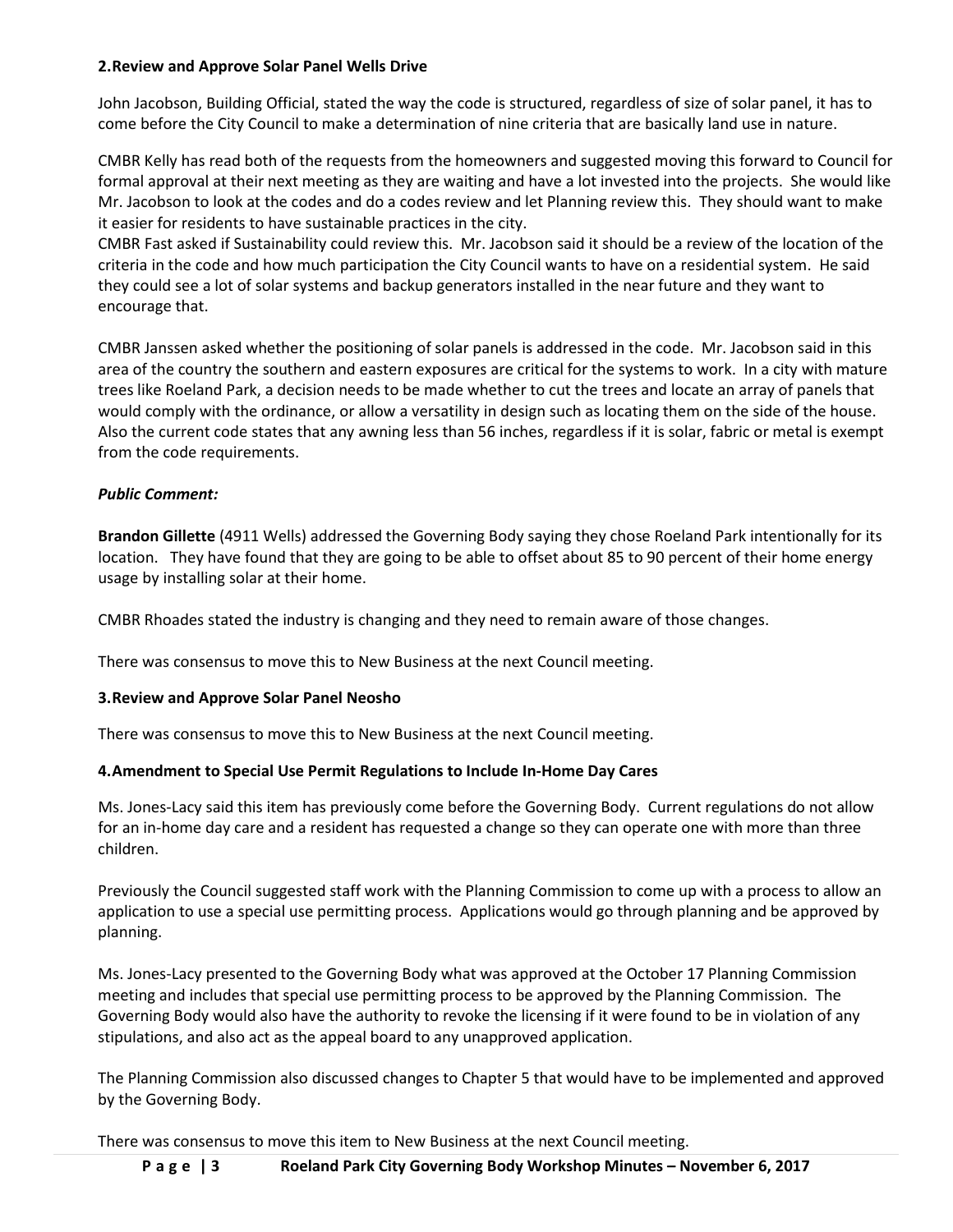## **5.Eliminate the Redevelopment Committee**

Ms. Jones-Lacy stated the Redevelopment Committee reviews the redevelopment process or plan whereby applicants submit a site plan for review by the committee, which consists of two Councilmembers and two Planning Commission members. An applicant makes a presentation to the committee who then forwards its recommendations to the Governing Body. This process appears to be redundant. They currently have a staff review process for a pre-application meeting and an applicant has the opportunity to speak with staff at that time. Staff does recommend the chair or the co-chair of the Planning Commission and one designated Councilmember be a part of that pre-application meeting to answer those questions up front, which then the matter can go directly to Planning Commission and not have to delay the process further. This change is an effort to streamline the development process to move things along more quickly.

# *Public Comment*

**Tom Madigan** - Mr. Madigan said he finds the Redevelopment Committee redundant and unnecessary. He also stated he does not believe this is enough time to discuss making this change permanent so close to the election.

Mayor Marquardt said the Redevelopment Committee was created before many of them were elected out of a discussion that there was not a development person on staff and the city administrator at that time was not comfortable with development and the staff needed help. He believes now they have a couple of staff members who are well-versed in development and this is a different time right now with better skills in the office. He does endorse eliminating the committee, especially if the staff supports it, as it was mainly created to help staff.

CMBR Fast said she would also like to get rid of the Ad Hoc Development Committee along with the Redevelopment Committees, but can wait on that discussion after the new Governing Body members are seated.

Ms. Jones-Lacy said this item is only to eliminate the Redevelopment Committee.

CMBR Poppa stated he too believes the Redevelopment Committee is a redundant step and causes a developer to have to come back multiple times. He said the Economic Ad Hoc Development committee is a different conversation to have at another time.

CMBR Kelly agreed with Mr. Poppa. She added that the Council had discussions about the Ad Hoc committee and the makeup and membership of the committee but with the upcoming changes in the elections thinks it could wait.

CMBR Rhoades also agreed they should eliminate the committee. He said a lot of ideas can come from the ad hoc committee. But eliminating the ad hoc and bringing those items to Council would add an extra hour to every meeting for every item they had to discuss.

CMBR Fast said that is the choice of the new council and that development affects everyone. She believed this is a topic that everyone should know about. She said the Council is constantly talking about terrible minutes, no monthly reports, and the transparency has been abysmal and they have been talking about this for two years.

CMBR Poppa said the Ms. Fast has the most issue with the committee and she should join it.

CMBR Fast said the committee would not allow CMBR Kelly or CMBR McNeil to be on it because CMBR Poppa and CMBR Rhoades have been on it for almost three years. She said it should be a committee of the whole.

Mayor Marquardt asked the Council to focus on the current topic and the discussion is not productive.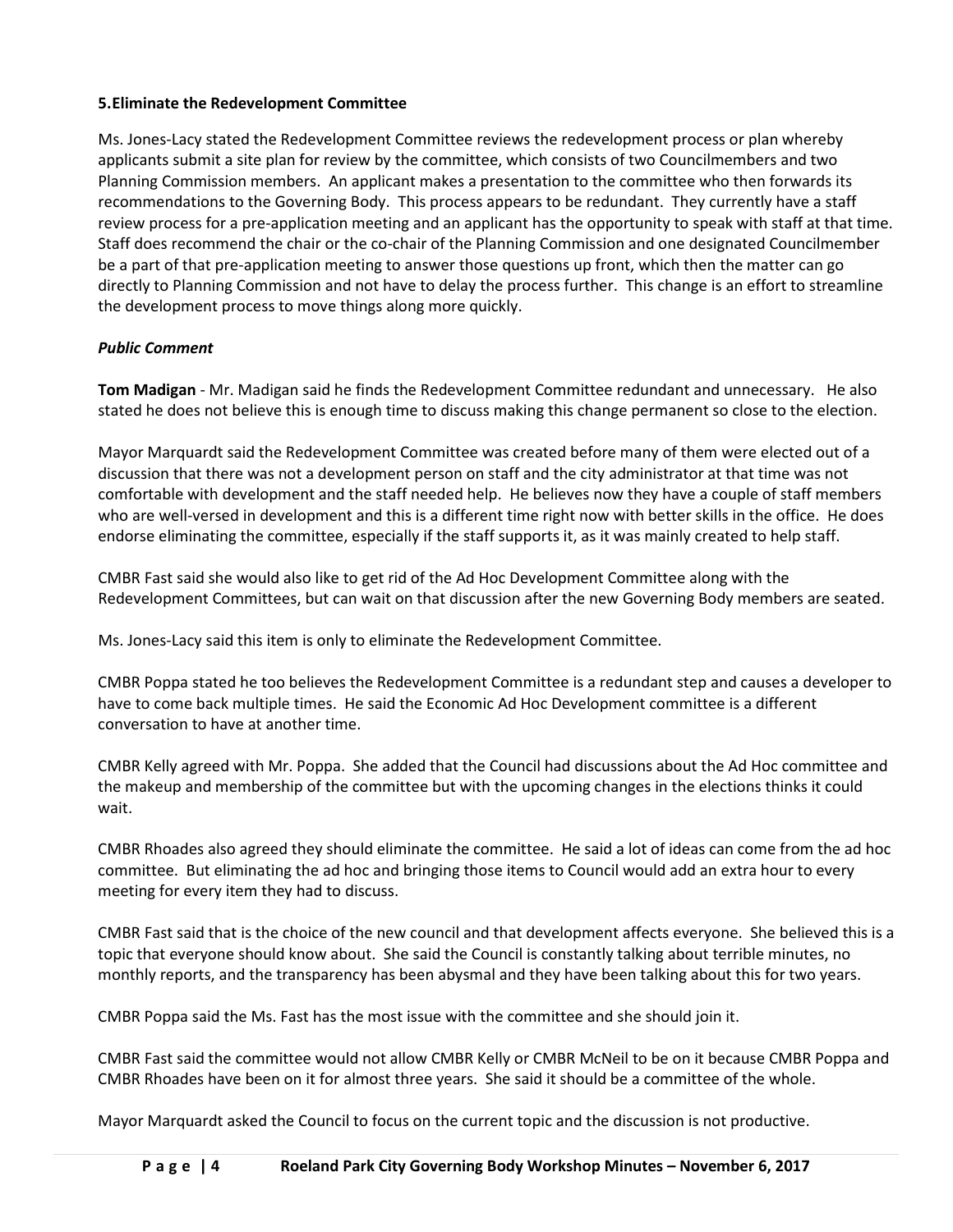There was consensus to move this to the next Council agenda.

CMBR McNeil mentioned corrections that needed to be made to name spellings in the report.

### **6. Aquatic Center Ad-Hoc Update**

Ms. Jones-Lacy provided a summary of what the ad hoc committee had discussed, including the financials, the membership, attendance, and some capital expenses. Also discussed were comparative pools and their season fees.

In 2019, the budget reflects \$283,750 of an operating loss when projecting Johnson County Parks and Recreation District (JCPRD) no longer financially support the operation.

A significant future item planned for in the budget was the dome replacement scheduled for 2020. But after reading a report from the aquatics manager, the dome has failed at this point and the Council needs to make a decision what to do with that. The estimate is approximately \$300,000 and would need to come before 2020.

There was also a review of what the actual usage is at the center and who uses what. It is clear for the indoor season that 75 percent of users are Johnson County residents, but are not necessarily Roeland Park residents.

JCPRD, during their board meeting, rejected participating with the City on an ongoing basis as requested. Staff has determined that increasing usage rates would have a marginal effect to the deficit.

City Administrator Moody thanked the Ad Hoc Aquatics Committee for all their work. In looking at their report, it is evident they covered a lot of ground and took their charge very seriously. They gathered great information to be considered on this very weighty issue. He also thanked Ms. Jones-Lacy for consolidating the information into a document that provides the main points which he hopes will help the Council with their decision.

CMBR Poppa asked if the committee looked at grant funding and having JCPRD manage the facility. Ms. Jones-Lacy said in her past professional experience she did not believe there was grant funding for pool use operations.

City Administrator Moody said right now they are developing a plan on how to take the dome down and winterize the pool. The repair of the damages to the dome will not get the manufacturer to a point of saying it will be safe for use on an ongoing basis.

CMBR Fast said in speaking with some JCPRD members they informed her the committee asked staff if the City would be willing to put money in to update the pool and were told no. She said there is money in the CIP that is going to be put into the pool. The consensus of JCPRD was that if Roeland Park was not going to invest in the pool, then why should they.

City Administrator Moody said their questions with the bonds being paid off, why not use those dollars to offset the reduction in revenue from JCPRD to put towards the support of the pool operation. He explained to them that the City has other capital improvement items that those resources have been dedicated towards paying for, so there is not an additional revenue source to continue to offset their operation. Mr. Moody stated that the budget adopted by the Council does have a three-year outlook, 2018-2020 time frame, and reflected in the budget is funding 100 percent of the annual estimated operating loss at that point. It also reflects that the City is able to continue to operate the pool and pay for all of the loss without having to find a new revenue source.

Mr. Moody also added that this is a regional facility and the statistics show that the majority of usage comes from Johnson County residents, not Roeland Park residents. Twenty years ago there was a commitment by JCPRD to support this type of service and he understands things have changed. If they were supportive 20 years ago, they are not articulating to the City now what has changed in their organization to lead them not to want to continue to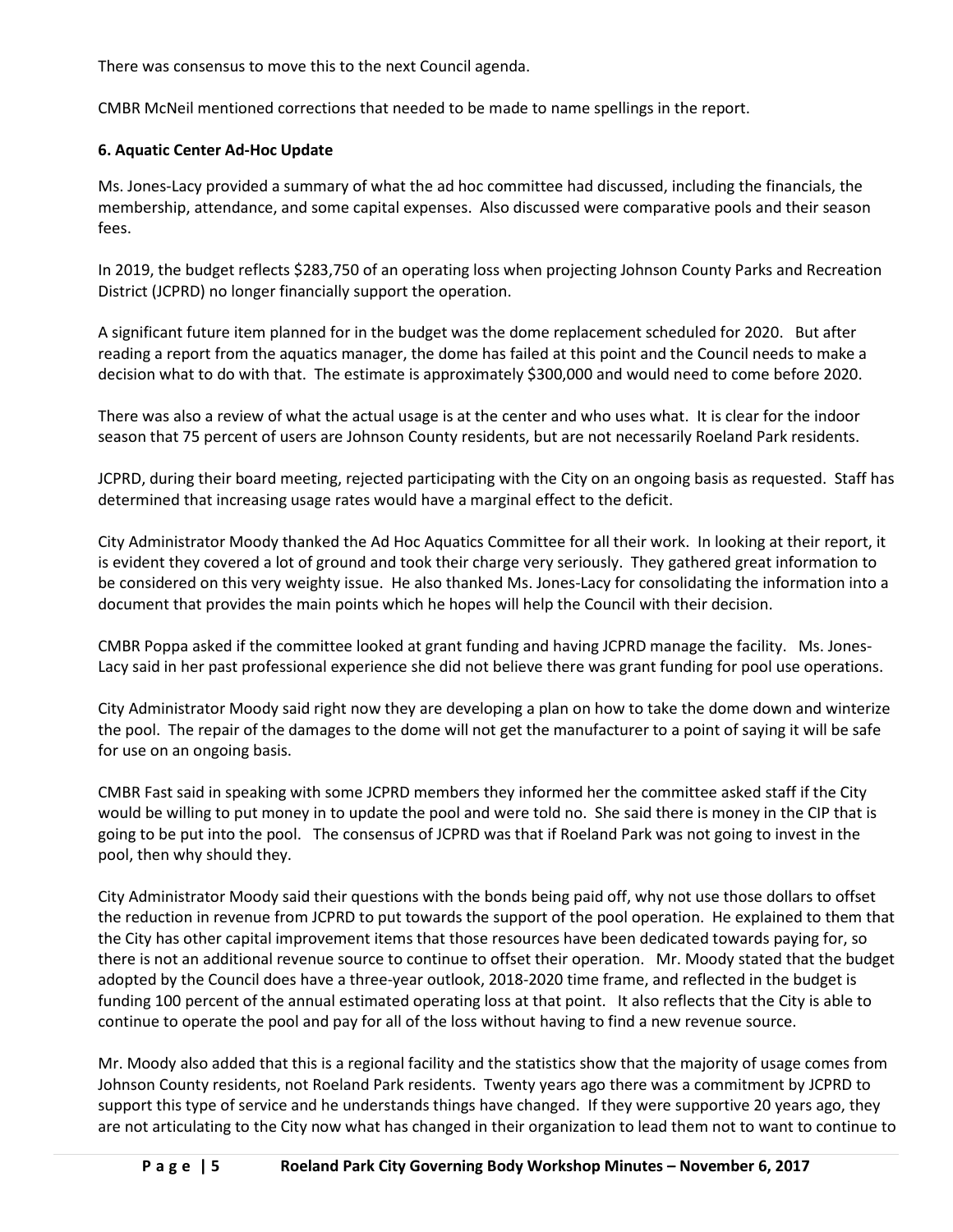support the facility the way they have in the past. Staff provided them a logical approach showing them the costs of only the winter operation and the utilization breakdown of the winter operation. Roeland Park would then pay for the summertime operations 100 percent. He said he did not think Roeland Park would originally have built this large of a facility and make it a year-round facility without the ongoing commitment from JCPRD.

CMBR Kelly said the reason for the ad hoc committee was there was some concern on behalf of the Governing Body as to how they were going to pay for the pool and whether they wanted to pay for it based on how many Roeland Park residents actually used it. She said it is real clear that JCPRD's business model has changed and they have new facilities opening that they are going to have a management-only role in. She said maybe it is time for them to think outside of the box with this facility. CMBR Kelly also stated City Administrator Moody and Ms. Jones-Lacy did a good job when they were meeting with staff and other stakeholders and they were very aware of the Council's desire for them to not make any kind of recommendations.

CMBR Rhoades said when the City and user groups chipped in and put money towards the heater for the pool that the pool would remain open through the remainder of the contract. And now that the pool is not, he believes that JCPRD is responsible for 100 percent of that. If it is not going to be open, he would like to see a reimbursement for the amount of equipment they helped purchase. And Mr. Rhoades also believes that the Blazers, who are not able to use the facility, should also be reimbursed for their amount.

CMBR Fast asked if staff was making any recommendations.

Ms. Jones-Lacy said the Council will need to decide about moving forward with a summer only or a year-round operation. Due to the repairs needed for the dome now, perhaps the conversation will have to happen more quickly.

Ms. Jones-Lacy did say the pool is closed for the season, but they are still looking at the dome. City Administrator Moody said they are still looking at the dome, and there are a couple other major improvements that were planned for the spring of 2018 that they will likely move forward with more quickly. Those include replacing the roof on the main building and the bulkhead that separates the pool into two segments.

## **7.Arborist Position**

Public Works Director Leon said they no longer have an arborist on staff and are recommending using their on-call agreement with Custom Tree Care to assist with arborist services. They charge \$75 per hour for that service.

Mayor Marquardt asked if they have a forester or is that similar to the arborist. Mr. Leon said the previous position was equipment operator/forester.

Mayor Marquardt asked if this would create a conflict where the contractor would provide an opinion and then they actually get the work.

CMBR Janssen asked if anyone on staff would be interested in training as an arborist. Public Works Director Leon said he has offered that option to his staff.

## **8.Leasing Agent Agreement**

- **9.Custodial Services City Hall (**
- **10. Committee Appointment and Reappointments**
- **11. Discussion on Schedule for 2018 Community Forums**

## **12. Executive Session**